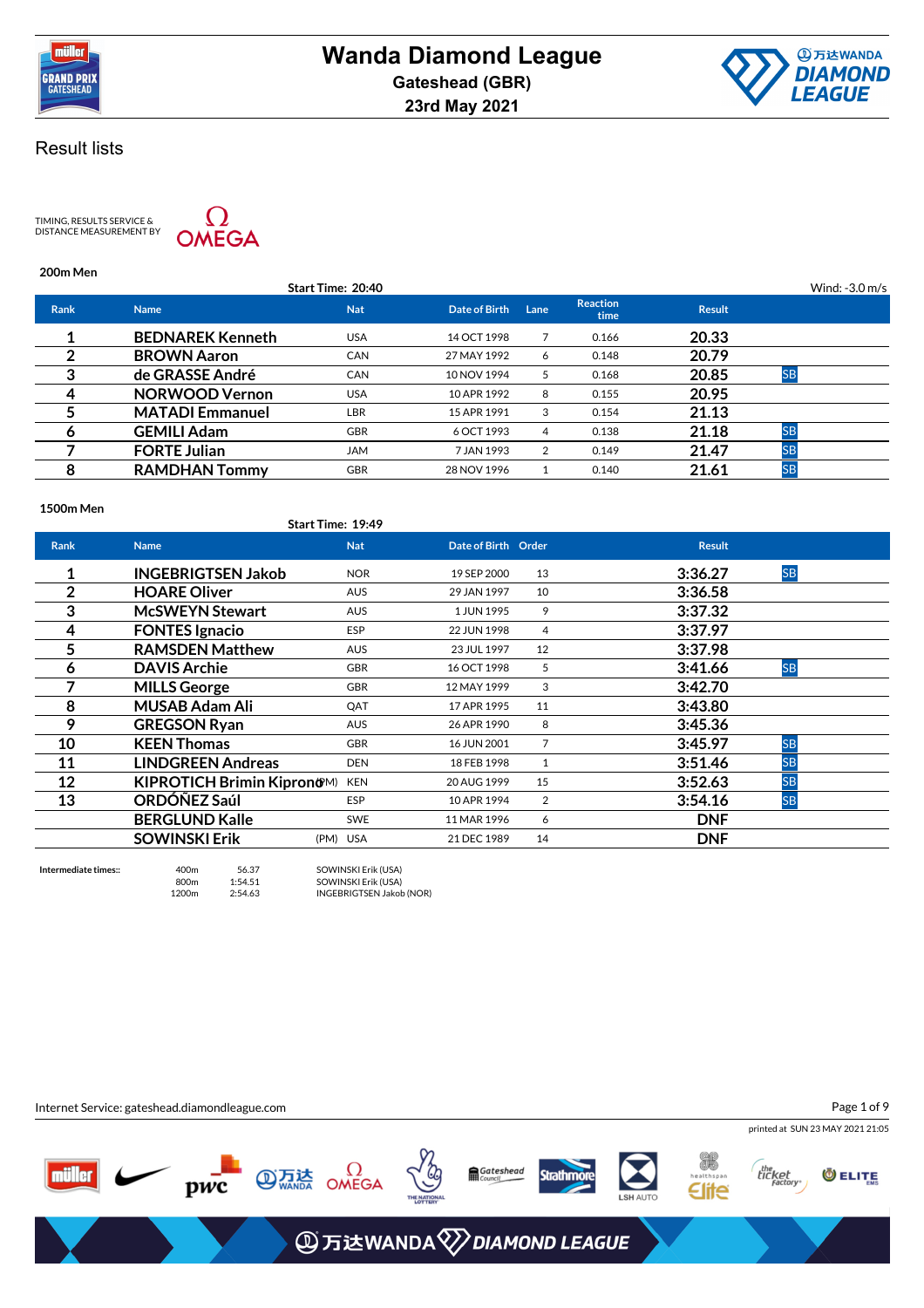



| 5000m Men      |                                 |                   |                     |                |               |           |  |
|----------------|---------------------------------|-------------------|---------------------|----------------|---------------|-----------|--|
|                |                                 | Start Time: 20:02 |                     |                |               |           |  |
| <b>Rank</b>    | <b>Name</b>                     | <b>Nat</b>        | Date of Birth Order |                | <b>Result</b> |           |  |
| 1              | <b>KATIR Mohamed</b>            | ESP               | 17 FEB 1998         | 18             | 13:08.52      | PB        |  |
| $\overline{2}$ | <b>KIMELI Nicholas Kipkorir</b> | <b>KEN</b>        | 29 SEP 1998         | 17             | 13:10.11      | <b>SB</b> |  |
| 3              | <b>KIBET Michael</b>            | <b>KEN</b>        | 3 SEP 1999          | 10             | 13:20.52      | <b>SB</b> |  |
| 4              | <b>McDONALD Morgan</b>          | <b>AUS</b>        | 23 APR 1996         | 13             | 13:22.78      |           |  |
| 5              | <b>RAESS Jonas</b>              | <b>SUI</b>        | 8 MAR 1994          | 6              | 13:22.92      | <b>SB</b> |  |
| 6              | <b>BUTCHART Andrew</b>          | <b>GBR</b>        | 14 OCT 1991         | 11             | 13:23.73      |           |  |
| 7              | <b>KROP Jacob</b>               | <b>KEN</b>        | 4 JUN 2001          | $\overline{7}$ | 13:24.64      | <b>SB</b> |  |
| 8              | <b>GRESSIER Jimmy</b>           | <b>FRA</b>        | 4 MAY 1997          | 12             | 13:25.36      |           |  |
| 9              | <b>HENDRIX Robin</b>            | <b>BEL</b>        | 14 JAN 1995         | 4              | 13:25.68      | <b>SB</b> |  |
| 10             | <b>INGEBRIGTSEN Henrik</b>      | <b>NOR</b>        | 24 FEB 1991         | 9              | 13:27.07      | <b>SB</b> |  |
| 11             | <b>FOPPEN Mike</b>              | <b>NED</b>        | 29 NOV 1996         | $\mathbf{1}$   | 13:27.33      |           |  |
| 12             | <b>TOBIN Seán</b>               | <b>IRL</b>        | 20 JUL 1994         | 8              | 13:33.93      | PB        |  |
| 13             | <b>ROWE Jack</b>                | GBR               | 30 JAN 1996         | 5              | 13:35.77      | PB        |  |
| 14             | <b>SMITH Jake</b>               | <b>GBR</b>        | 19 MAY 1998         | 15             | 13:38.01      | PB        |  |
| 15             | <b>McNEILL David</b>            | <b>AUS</b>        | 6 OCT 1986          | 14             | 13:54.13      |           |  |
| 16             | <b>DAVIES Jonathan</b>          | GBR               | 28 OCT 1994         | $\overline{2}$ | 14:17.75      |           |  |
|                | <b>CLARKE Adam</b>              | (PM) GBR          | 3 APR 1991          | 19             | <b>DNF</b>    |           |  |
|                | <b>MECHAAL Adel</b>             | ESP               | 5 DEC 1990          | 3              | <b>DNF</b>    |           |  |
|                | <b>OUMAIZ Ouassim</b>           | ESP               | 30 MAR 1999         | 16             | <b>DNF</b>    |           |  |
|                |                                 |                   |                     |                |               |           |  |



2000m 5:16.65 KIMELI Nicholas Kipkorir (KEN)<br>2000m 7:57.83 KIMELI Nicholas Kipkorir (KEN) 3000m 7:57.83 KIMELI Nicholas Kipkorir (KEN) 4000m 10:37.57 KIMELI Nicholas Kipkorir (KEN)

**3000m Steeplechase Men**

|                |                                 | Start Time: 19:15 |                     |                |               |           |
|----------------|---------------------------------|-------------------|---------------------|----------------|---------------|-----------|
| <b>Rank</b>    | <b>Name</b>                     | <b>Nat</b>        | Date of Birth Order |                | <b>Result</b> |           |
| 1              | <b>BOR Hillary</b>              | <b>USA</b>        | 22 NOV 1989         | 6              | 8:30.20       |           |
| $\overline{2}$ | <b>BETT Leonard Kipkemoi</b>    | <b>KEN</b>        | 3 NOV 2000          | 12             | 8:31.52       | <b>SB</b> |
| 3              | <b>BEDRANI Djilali</b>          | <b>FRA</b>        | 1 OCT 1993          | 13             | 8:32.04       | <b>SB</b> |
| 4              | <b>PEARCE Mark</b>              | GBR               | 19 JAN 1996         | 3              | 8:32.65       | PB        |
| 5              | <b>ARCE Daniel</b>              | <b>ESP</b>        | 22 APR 1992         | 5              | 8:33.00       |           |
| 6              | <b>HESSELBJERG Ole</b>          | <b>DEN</b>        | 23 APR 1990         | $\overline{4}$ | 8:34.70       | <b>SB</b> |
|                | <b>KIBIWOT Abraham</b>          | <b>KEN</b>        | 6 APR 1996          | 11             | 8:35.14       | <b>SB</b> |
| 8              | <b>NORMAN Phil</b>              | GBR               | 20 OCT 1989         | 10             | 8:35.31       |           |
| 9              | <b>RAITANEN Topi</b>            | <b>FIN</b>        | 7 FEB 1996          | 8              | 8:35.82       | <b>SB</b> |
| 10             | <b>NIPPERESS James</b>          | <b>AUS</b>        | 21 MAY 1990         | $\overline{2}$ | 8:36.83       |           |
| 11             | <b>HUGHES Matthew</b>           | <b>CAN</b>        | 3 AUG 1989          | 9              | 8:38.11       | <b>SB</b> |
| 12             | <b>SEDDON Zak</b>               | <b>GBR</b>        | 28 JUN 1994         | 7              | 8:38.39       |           |
|                | <b>BUCKINGHAM Ben</b>           | (PM) AUS          | 8 NOV 1991          | 14             | <b>DNF</b>    |           |
|                | <b>KEBENEI Stanley Kipkoech</b> | <b>USA</b>        | 6 NOV 1989          | 1              | <b>DNF</b>    |           |

müller

**Intermediate times::** 1000m 2:55.60 BUCKINGHAM Ben (AUS) NIPPERESS James (AUS)

Internet Service: gateshead.diamondleague.com

Page 2 of 9

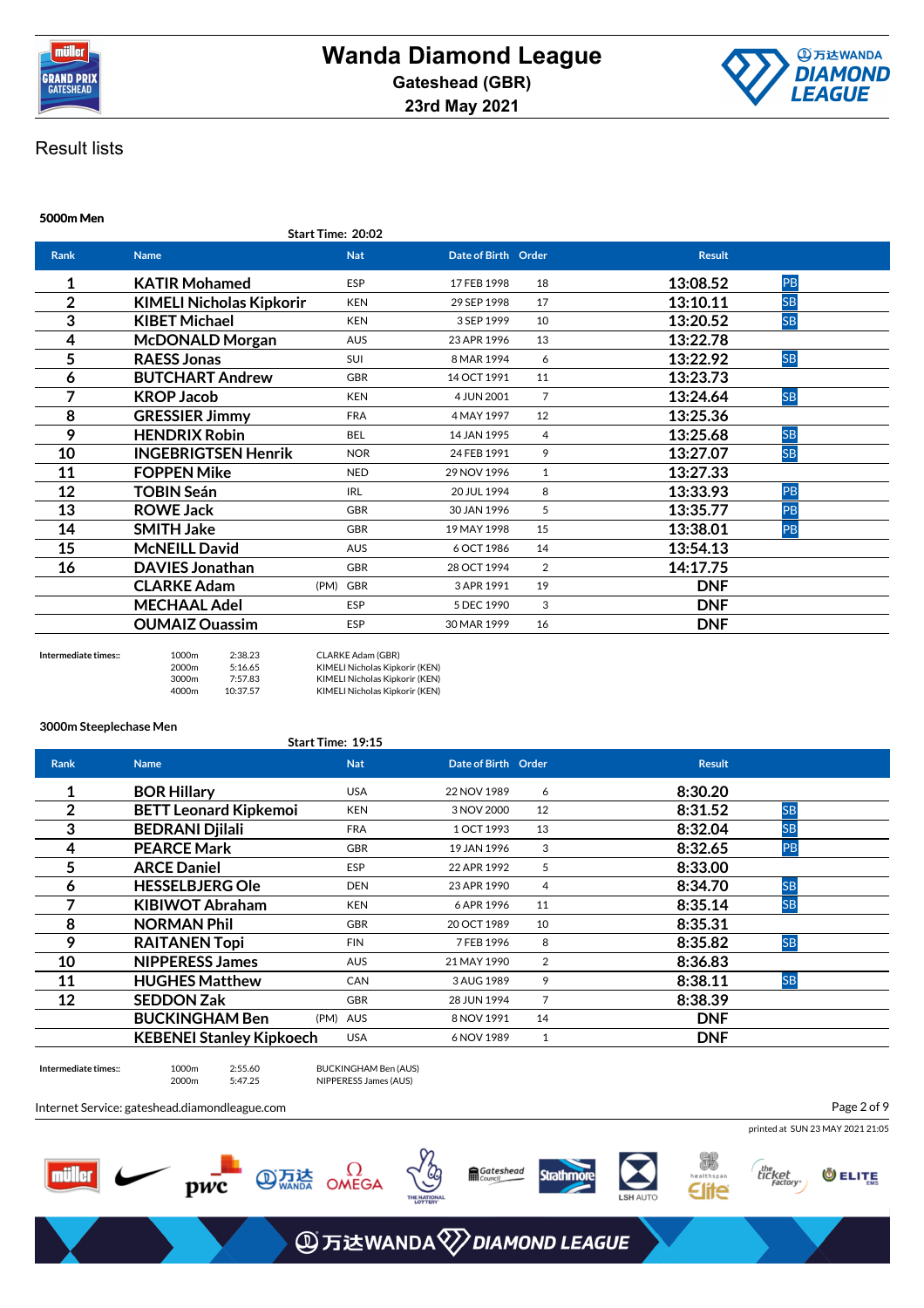



### **Pole Vault Men Start Time: 18:40 Rank Name Nat Date of Birth Order Result 1 KENDRICKS Sam** USA 7 SEP 1992 <sup>6</sup> **5.74 2 DUPLANTIS Armand** SWE 10 NOV 1999 <sup>7</sup> **5.55 3 COPPELL Harry** GBR 11 JUL 1996 <sup>2</sup> **5.45** SB **4 WALSH Cole** USA 14 JUN 1995 <sup>3</sup> **5.30 5 BROEDERS Ben BEL 21 JUN 1995 5 5.30 58 LAVILLENIE Valentin** FRA 16 JUL 1991 <sup>4</sup> **NM MYERS Charlie GBR** 12 JUN 1997 1 **NM 5.30 5.45 5.55 5.65 5.74 5.80** 1 KENDRICKS S o - o - xo xx 2 DUPLANTISA o - o - xx- x 3 COPPELL H xxo o x- xx 4 WALSH C o xxx<br>5 BROEDERS B xo xxx EXAMPLE BROEDERS B XXX XXX XXX LAVILLENIE V xxx MYERS C xx-

#### **Long Jump Men**

**Start Time: 18:09**

| <b>Rank</b>  | <b>Name</b>             |      |          | <b>Nat</b> |          |             | Date of Birth Order |                |          |          |          | <b>Result</b> |           |  |
|--------------|-------------------------|------|----------|------------|----------|-------------|---------------------|----------------|----------|----------|----------|---------------|-----------|--|
| 1            | <b>RANDAZZO Filippo</b> |      |          | <b>ITA</b> |          | 27 APR 1996 |                     | 6              |          |          |          | 8.11          |           |  |
| $\mathbf{2}$ | <b>CÁCERES Eusebio</b>  |      |          | ESP        |          | 10 SEP 1991 |                     | 5              |          |          |          | 8.04          | <b>SB</b> |  |
| 3            | <b>GAYLE Tajay</b>      |      |          | <b>JAM</b> |          |             | 2 AUG 1996          | 9              |          |          |          | 8.00          |           |  |
| 4            | <b>JUŠKA Radek</b>      |      |          | <b>CZE</b> |          |             | 8 MAR 1993          | 3              |          |          |          | 7.93          | <b>SB</b> |  |
| 5            | <b>MONTLER Thobias</b>  |      |          | <b>SWE</b> |          |             | 15 FEB 1996         | 8              |          |          |          | 7.85          | <b>SB</b> |  |
| 6            | <b>PULLI Kristian</b>   |      |          | <b>FIN</b> |          |             | 2 SEP 1994          | 7              |          |          |          | 7.85          |           |  |
| 7            | <b>BANIGO Reynold</b>   |      |          | <b>GBR</b> |          | 13 AUG 1998 |                     | 1              |          |          |          | 7.72          |           |  |
| 8            | <b>FRAYNE Henry</b>     |      |          | <b>AUS</b> |          | 14 APR 1990 |                     | $\overline{4}$ |          |          |          | 7.70          |           |  |
| 9            | <b>FARQUHARSON Alex</b> |      |          | GBR        |          |             | 9 JUN 1997          | $\overline{2}$ |          |          |          | 7.61          |           |  |
|              |                         |      |          | 2          |          | 3           |                     | 4              |          | 5        |          | 6             |           |  |
|              | RANDAZZO F              | 7.64 | $(+2.1)$ | x          | $(+1.6)$ | 7.99        | $(+1.9)$            | x              | $(+3.6)$ |          |          | 8.11          | $(+2.8)$  |  |
|              | <b>CÁCERESE</b>         | 7.91 | $(+2.5)$ | 7.48       | $(+1.7)$ | 7.97        | $(+2.4)$            | x              | $(+2.9)$ | $\times$ | $(+1.6)$ | 8.04          | $(+1.4)$  |  |
|              | <b>GAYLET</b>           | X    | (0.0)    | 7.90       | $(+1.8)$ | X           | $(+3.4)$            | 7.84           | $(+0.6)$ | 8.00     | $(+2.0)$ | 7.91          | $(+1.1)$  |  |
|              | <b>JUŠKA R</b>          | X    | $(+4.8)$ | X          | $(+2.4)$ | 7.93        | $(+2.7)$            | 7.74           | $(+2.4)$ | 7.83     | $(+1.9)$ |               |           |  |
|              | <b>MONTLER T</b>        | 7.71 | $(+1.1)$ | 7.85       | $(+2.4)$ | 7.72        | $(+3.0)$            | 7.61           | $(+1.3)$ | 7.78     | $(+2.0)$ |               |           |  |
|              | PULLIK                  | 7.57 | $(+3.5)$ | 7.65       | $(+4.0)$ | 7.85        | $(+2.2)$            |                | $(+2.9)$ | x        | $(+1.2)$ |               |           |  |
|              | <b>BANIGOR</b>          | 7.72 | $(+2.0)$ | 7.71       | $(+1.8)$ | X           | $(+2.2)$            | x              | $(+3.3)$ | 7.63     | $(+2.8)$ |               |           |  |
|              | <b>FRAYNEH</b>          | X    | $(+3.5)$ | 7.70       | $(+2.6)$ |             | $(+3.2)$            | x              | $(+2.6)$ | 7.70     | $(+2.1)$ |               |           |  |
| $\circ$      | <b>FAROUHARSON A</b>    | 7.61 | $(+2.0)$ | 7.14       | $(+1.9)$ | 7.41        | $(+1.5)$            |                |          |          |          |               |           |  |

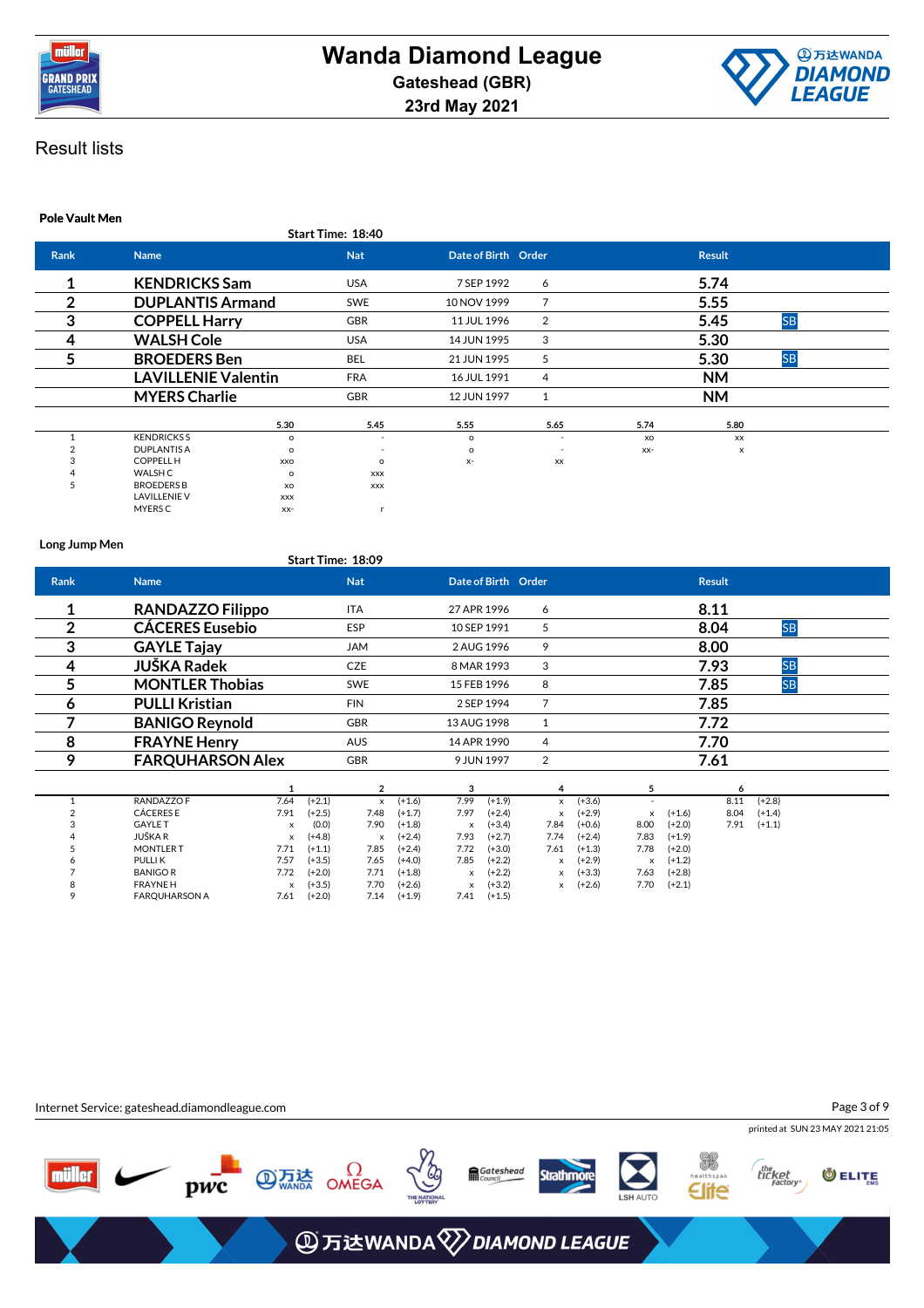



### **Javelin Throw Men**

|                |                               |          | Start Time: 19:35 |                           |                |                           |               |           |  |
|----------------|-------------------------------|----------|-------------------|---------------------------|----------------|---------------------------|---------------|-----------|--|
| Rank           | <b>Name</b>                   |          | <b>Nat</b>        | Date of Birth Order       |                |                           | <b>Result</b> |           |  |
| 1              | <b>KRUKOWSKI Marcin</b>       |          | <b>POL</b>        | 14 JUN 1992               | $\overline{4}$ |                           | 82.61         | <b>SB</b> |  |
| $\overline{2}$ | <b>WALCOTT Keshorn</b>        |          | <b>TTO</b>        | 2 APR 1993                | $\overline{7}$ |                           | 77.78         |           |  |
| 3              | <b>AMB Kim</b>                |          | <b>SWE</b>        | 31 JUL 1990               | 5              |                           | 76.96         |           |  |
| 4              | <b>PETERS Anderson</b>        |          | <b>GRN</b>        | 21 OCT 1997               | 8              |                           | 75.65         |           |  |
| 5              | <b>CAKŠS Gatis</b>            |          | LAT               | 13 JUN 1995               | 3              |                           | 75.01         | SB        |  |
| 6              | RIVASZ-TÓTH Norbert           |          | <b>HUN</b>        | 6 MAY 1996                | $\overline{2}$ |                           | 73.20         |           |  |
| 7              | <b>HUGHES Harry</b>           |          | <b>GBR</b>        | 26 SEP 1997               | $\mathbf{1}$   |                           | 71.23         |           |  |
|                | <b>VADLEJCH Jakub</b>         |          | <b>CZE</b>        | 10 OCT 1990               | 6              |                           | <b>DNS</b>    |           |  |
|                |                               | 1        | $\overline{2}$    | 3                         | 4              | 5                         | 6             |           |  |
|                | <b>KRUKOWSKIM</b>             | $\times$ | 77.57             | 82.49                     | 82.61          | $\times$                  | 81.18         |           |  |
|                | <b>WALCOTT K</b>              | 75.49    | $\times$          | 75.50                     | 76.70          | 77.78                     | 73.31         |           |  |
| 3              | AMB K                         | 71.40    | 76.96             | $\boldsymbol{\mathsf{x}}$ | 70.48          | $\boldsymbol{\mathsf{x}}$ | x             |           |  |
|                | PETERS A                      | 70.85    | 75.65             | 75.29                     | $\mathsf{x}$   | $\boldsymbol{\mathsf{x}}$ |               |           |  |
|                | CAKŠS G                       | x        | 75.01             | x                         | x              | $\boldsymbol{\mathsf{x}}$ |               |           |  |
|                | RIVASZ-TÓTH N                 | 73.20    | 72.75             | x                         | x              | 72.08                     |               |           |  |
|                | <b>HUGHES H</b><br>VADLEJCH J | 71.23    | x                 | x                         | r              |                           |               |           |  |

#### **100m Men T12/37/38/46/47/64**

|             |                              | Start Time: 18:02 |               |      |                         |    |               | Wind: $-4.0 \text{ m/s}$ |
|-------------|------------------------------|-------------------|---------------|------|-------------------------|----|---------------|--------------------------|
| <b>Rank</b> | <b>Name</b>                  | <b>Nat</b>        | Date of Birth | Lane | <b>Reaction</b><br>time |    | <b>Result</b> |                          |
|             | <b>YOUNG Thomas</b>          | <b>GBR</b>        | 27 JUL 2000   | 5    | 0.180                   |    | 11.71         |                          |
|             | <b>SHAW Zac</b>              | <b>GBR</b>        | 24 SEP 1995   | 4    | 0.156                   |    | 11.82         |                          |
| 3           | <b>ABIDOGUN Ola</b>          | <b>GBR</b>        | 3 AUG 1993    | 6    | 0.181                   |    | 11.87         |                          |
| 4           | <b>OYINBO-COKER Emmanuel</b> | <b>GBR</b>        | 10 OCT 2001   | 8    | 0.174                   |    | 12.34         |                          |
|             | <b>ARNOTT James</b>          | <b>GBR</b>        | 15 FEB 1997   | 3    | 0.133                   |    | 12.37         |                          |
| O           | <b>JONES Rhys</b>            | <b>GBR</b>        | 30 JUN 1994   |      | 0.157                   |    | 12.74         |                          |
|             | <b>LEDGER James</b>          | <b>GBR</b>        | 13 JUL 1993   | 2    | 0.175                   | YC | 13.09         |                          |

### **200m Men T20/38/47/61**

|             |                          | Start Time: 18:22 |               |                |                         |               | Wind: $-2.5$ m/s |
|-------------|--------------------------|-------------------|---------------|----------------|-------------------------|---------------|------------------|
| <b>Rank</b> | <b>Name</b>              | <b>Nat</b>        | Date of Birth | Lane           | <b>Reaction</b><br>time | <b>Result</b> |                  |
|             | <b>BLANGO Columba</b>    | <b>GBR</b>        | 6 JUL 1992    | $\overline{4}$ | 0.155                   | 23.19         |                  |
| 2           | <b>KIRBY Ethan</b>       | <b>GBR</b>        | 2 OCT 2001    | 5              | 0.147                   | 24.00         |                  |
| 3           | <b>BURROWS Shaun</b>     | <b>GBR</b>        | 25 DEC 1997   | 6              | 0.198                   | 24.37         |                  |
| 4           | <b>BRIDGE John</b>       | <b>GBR</b>        | 15 MAY 2000   |                | 0.202                   | 24.39         |                  |
|             | <b>PATERSON Ross</b>     | <b>GBR</b>        | 31 AUG 1998   | 2              | 0.189                   | 24.84         |                  |
| $\circ$     | <b>THOMSON Alexander</b> | <b>GBR</b>        | 27 JUN 2001   | 3              | 0.127                   | 25.09         |                  |
|             | <b>WHITEHEAD Richard</b> | <b>GBR</b>        | 19 JUL 1976   | 8              | 0.167                   | 25.73         |                  |

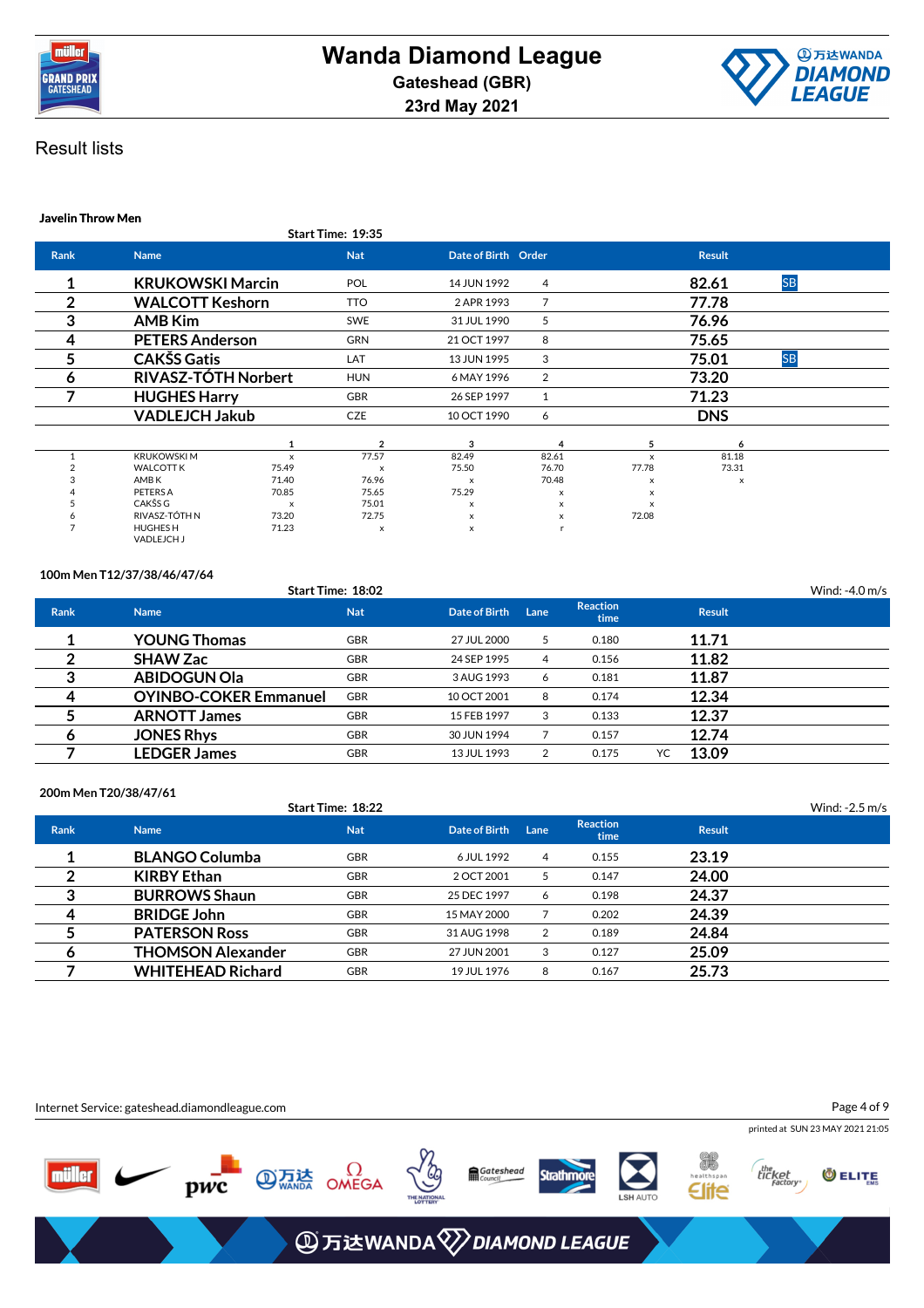



| 100m Women     |                                |                   |                      |                |                      |
|----------------|--------------------------------|-------------------|----------------------|----------------|----------------------|
| Round 1        |                                | Start Time: 18:42 |                      |                |                      |
| Rank           | <b>Name</b>                    | <b>Nat</b>        | <b>Date of Birth</b> | Lane           | <b>Result</b>        |
| 1              | <b>ASHER-SMITH Dina</b>        | <b>GBR</b>        | 4 DEC 1995           | 4              | Q SB<br>11.45        |
| $\overline{2}$ | <b>RICHARDSON Sha'Carri</b>    | <b>USA</b>        | 25 MAR 2000          | 5              | 11.53<br>Q           |
| 3              | <b>TA LOU Marie-Josée</b>      | <b>CIV</b>        | 18 NOV 1988          | 4              | Q SB<br>11.58        |
| 4              | <b>FRASER-PRYCE Shelly-Ann</b> | <b>JAM</b>        | 27 DEC 1986          | 6              | Q SB<br>11.62        |
| 5              | <b>OLIVER Javianne</b>         | <b>USA</b>        | 26 DEC 1994          | $\overline{7}$ | 11.64<br>q           |
| 6              | <b>OKAGBARE Blessing</b>       | <b>NGR</b>        | 9 OCT 1988           | 5              | 11.71<br>Q           |
|                | <b>DEL PONTE Ajla</b>          | <b>SUI</b>        | 15 JUL 1996          | 3              | 11.88 (.875)<br>Q SB |
|                | <b>MORRISON Natasha</b>        | <b>JAM</b>        | 17 NOV 1992          | 3              | $11.88(0.875)$ q     |
| 9              | <b>LANSIQUOT Imani</b>         | <b>GBR</b>        | 17 DEC 1997          | 2              | <b>SB</b><br>11.92   |
| 10             | <b>HENRY Desiree</b>           | <b>GBR</b>        | 26 AUG 1995          | $\overline{2}$ | <b>SB</b><br>11.95   |
| 11             | <b>WHYTE Natalliah</b>         | <b>JAM</b>        | 9 AUG 1997           | 6              | 12.03                |
| 12             | <b>SEDNEY Naomi</b>            | <b>NED</b>        | 17 DEC 1994          | 7              | 12.16                |
| 13             | <b>SEDNEY Zoë</b>              | <b>NED</b>        | 15 DEC 2001          | 8              | 12.21<br><b>SB</b>   |
|                | <b>BOGLIOLO Luminosa</b>       | <b>ITA</b>        | 3 JUL 1995           | 8              | <b>DNS</b>           |

### **100m Women Heat A Start Time: 18:42** Wind: -4.2 m/s **Rank Name Nat Date of Birth Lane Reaction time Result 1 RICHARDSON Sha'Carri** USA 25 MAR 2000 <sup>5</sup> 0.174 **11.53 Q 2 TA LOU Marie-Josée** CIV 18 NOV 1988 <sup>4</sup> 0.147 **11.58 Q** SB **3 FRASER-PRYCE Shelly-Ann** JAM 27 DEC 1986 <sup>6</sup> 0.126 **11.62 <sup>Q</sup>** SB **4 OLIVER Javianne** USA 26 DEC 1994 <sup>7</sup> 0.143 **11.64 <sup>q</sup> 5 MORRISON Natasha** JAM 17 NOV 1992 <sup>3</sup> 0.194 **11.88 <sup>q</sup> 6 HENRY Desiree** GBR 26 AUG 1995 <sup>2</sup> 0.135 **11.95** SB **7 SEDNEY Zoë** NED 15 DEC 2001 <sup>8</sup> 0.177 **12.21** SB

| 100m Women<br><b>Heat B</b> |                          | Start Time: 18:50 |               |      |                         |               |                | Wind: $-4.4$ m/s |
|-----------------------------|--------------------------|-------------------|---------------|------|-------------------------|---------------|----------------|------------------|
| Rank                        | <b>Name</b>              | <b>Nat</b>        | Date of Birth | Lane | <b>Reaction</b><br>time | <b>Result</b> |                |                  |
|                             | <b>ASHER-SMITH Dina</b>  | <b>GBR</b>        | 4 DEC 1995    | 4    | 0.137                   | 11.45         | <b>SB</b><br>Q |                  |
| 2                           | <b>OKAGBARE Blessing</b> | <b>NGR</b>        | 9 OCT 1988    | 5    | 0.147                   | 11.71         | Q              |                  |
| 3                           | <b>DEL PONTE Ajla</b>    | <b>SUI</b>        | 15 JUL 1996   | 3    | 0.139                   | 11.88         | <b>SB</b><br>Q |                  |
| 4                           | <b>LANSIQUOT Imani</b>   | <b>GBR</b>        | 17 DEC 1997   | 2    | 0.162                   | 11.92         | <b>SB</b>      |                  |
|                             | <b>WHYTE Natalliah</b>   | <b>JAM</b>        | 9 AUG 1997    | 6    | 0.161                   | 12.03         |                |                  |
| 6                           | <b>SEDNEY Naomi</b>      | <b>NED</b>        | 17 DEC 1994   |      | 0.166                   | 12.16         |                |                  |
|                             | <b>BOGLIOLO Luminosa</b> | <b>ITA</b>        | 3 JUL 1995    | 8    |                         | <b>DNS</b>    |                |                  |

Qualification: First 3 in each heat (Q) and the next 2 fastest (q) advance to the Final

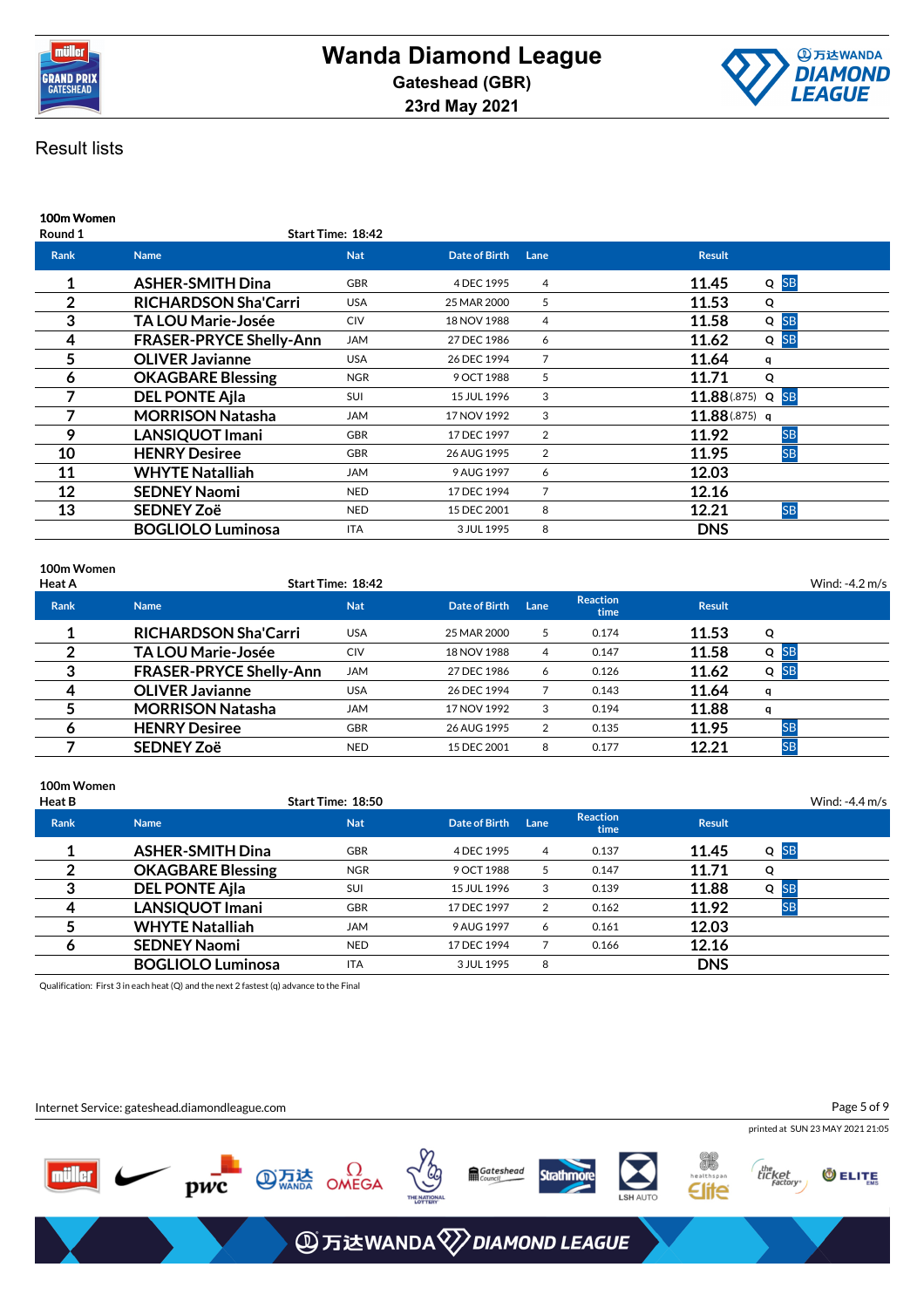



| 100m Women<br>Final |                                | Start Time: 20:24 |               |      |                         |               |           | Wind: $-3.1$ m/s |
|---------------------|--------------------------------|-------------------|---------------|------|-------------------------|---------------|-----------|------------------|
| <b>Rank</b>         | <b>Name</b>                    | <b>Nat</b>        | Date of Birth | Lane | <b>Reaction</b><br>time | <b>Result</b> |           |                  |
|                     | <b>ASHER-SMITH Dina</b>        | <b>GBR</b>        | 4 DEC 1995    | 5    | 0.145                   | 11.35         | <b>SB</b> |                  |
| $\overline{2}$      | <b>RICHARDSON Sha'Carri</b>    | <b>USA</b>        | 25 MAR 2000   | 3    | 0.164                   | 11.44         |           |                  |
| 3                   | <b>TA LOU Marie-Josée</b>      | <b>CIV</b>        | 18 NOV 1988   | 6    | 0.158                   | 11.48         | <b>SB</b> |                  |
| 4                   | <b>FRASER-PRYCE Shelly-Ann</b> | <b>JAM</b>        | 27 DEC 1986   |      | 0.136                   | 11.51         | <b>SB</b> |                  |
|                     | <b>OKAGBARE Blessing</b>       | <b>NGR</b>        | 9 OCT 1988    | 4    | 0.100                   | 11.57         |           |                  |
| 6                   | <b>OLIVER Javianne</b>         | <b>USA</b>        | 26 DEC 1994   | 2    | 0.177                   | 11.58         |           |                  |
|                     | <b>MORRISON Natasha</b>        | <b>JAM</b>        | 17 NOV 1992   |      | 0.156                   | 11.77         |           |                  |
| 8                   | <b>DEL PONTE Aila</b>          | <b>SUI</b>        | 15 JUL 1996   | 8    | 0.127                   | 11.81         | <b>SB</b> |                  |

#### **400m Women**

|             | Start Time: 19:03              |            |               |      |                         |               |           |  |
|-------------|--------------------------------|------------|---------------|------|-------------------------|---------------|-----------|--|
| <b>Rank</b> | <b>Name</b>                    | <b>Nat</b> | Date of Birth | Lane | <b>Reaction</b><br>time | <b>Result</b> |           |  |
|             | <b>ELLIS Kendall</b>           | <b>USA</b> | 8 MAR 1996    | 5    | 0.179                   | 51.86         |           |  |
| 2           | <b>McPHERSON Stephenie Ann</b> | <b>JAM</b> | 25 NOV 1988   | 6    | 0.129                   | 51.96         |           |  |
| 3           | <b>KLAVER Lieke</b>            | <b>NED</b> | 20 AUG 1998   | 2    | 0.167                   | 52.03         | <b>SB</b> |  |
| -4          | <b>WHITNEY Kaylin</b>          | <b>USA</b> | 9 MAR 1998    |      | 0.162                   | 52.84         |           |  |
|             | <b>WILLIAMS Hannah</b>         | <b>GBR</b> | 23 APR 1998   | 8    | 0.163                   | 53.35         |           |  |
| 6           | <b>JACKSON Shericka</b>        | <b>JAM</b> | 16 JUL 1994   | 4    | 0.177                   | 53.40         |           |  |
|             | de WITTE Lisanne               | <b>NED</b> | 10 SEP 1992   |      | 0.155                   | 53.42         | <b>SB</b> |  |
| 8           | <b>NIELSEN Laviai</b>          | <b>GBR</b> | 13 MAR 1996   | 3    | 0.140                   | 53.96         | <b>SB</b> |  |

#### **1500m Women**

**Start Time: 20:51**

| <b>Rank</b>    | <b>Name</b>                    | <b>Nat</b> | Date of Birth Order |                | <b>Result</b>        |
|----------------|--------------------------------|------------|---------------------|----------------|----------------------|
| 1              | <b>MUIR Laura</b>              | <b>GBR</b> | 9 MAY 1993          | 12             | 4:03.73              |
| $\overline{2}$ | <b>ARAFI Rababe</b>            | <b>MAR</b> | 12 JAN 1991         | 5              | <b>SB</b><br>4:07.73 |
| 3              | <b>SNOWDEN Katie</b>           | <b>GBR</b> | 9 MAR 1994          | 10             | 4:08.92              |
| 4              | <b>HEALY Sarah</b>             | IRL        | 13 FEB 2001         | 11             | SB<br>4:09.92        |
| 5              | <b>SABBATINI Gaia</b>          | <b>ITA</b> | 10 JUN 1999         | 13             | 4:10.21              |
| 6              | <b>McCOLGAN Eilish</b>         | <b>GBR</b> | 25 NOV 1990         | 8              | 4:10.48              |
| 7              | <b>NANYONDO Winnie</b>         | <b>UGA</b> | 23 AUG 1993         | $\overline{2}$ | 4:10.50              |
| 8              | <b>TRACEY Adelle</b>           | <b>GBR</b> | 27 MAY 1993         | 6              | <b>SB</b><br>4:10.93 |
| 9              | <b>PEREZ Marta</b>             | ESP        | 19 APR 1993         | $\overline{4}$ | 4:11.51<br><b>SB</b> |
| 10             | <b>VANDERELST Elise</b>        | BEL        | 27 JAN 1998         | 9              | 4:14.03<br><b>SB</b> |
| 11             | <b>GUERRERO Esther</b>         | <b>ESP</b> | 7 FEB 1990          | 3              | 4:14.55              |
| 12             | <b>EMBAYE Axumawit</b>         | ETH.       | 18 OCT 1994         | 7              | <b>SB</b><br>4:15.23 |
| 13             | <b>BOBOCEA Claudia Mihaela</b> | <b>ROU</b> | 11 JUN 1992         | 1              | <b>SB</b><br>4:17.08 |
|                | <b>WALLACE Erin</b><br>(PM)    | GBR        | 18 MAY 2000         | 14             | <b>DNF</b>           |
|                |                                |            |                     |                |                      |

**Intermediate times::** 400m 1:05.41 WALLACE Erin (GBR) WALLACE Erin (GBR) 1200m 3:16.88 MUIR Laura (GBR)

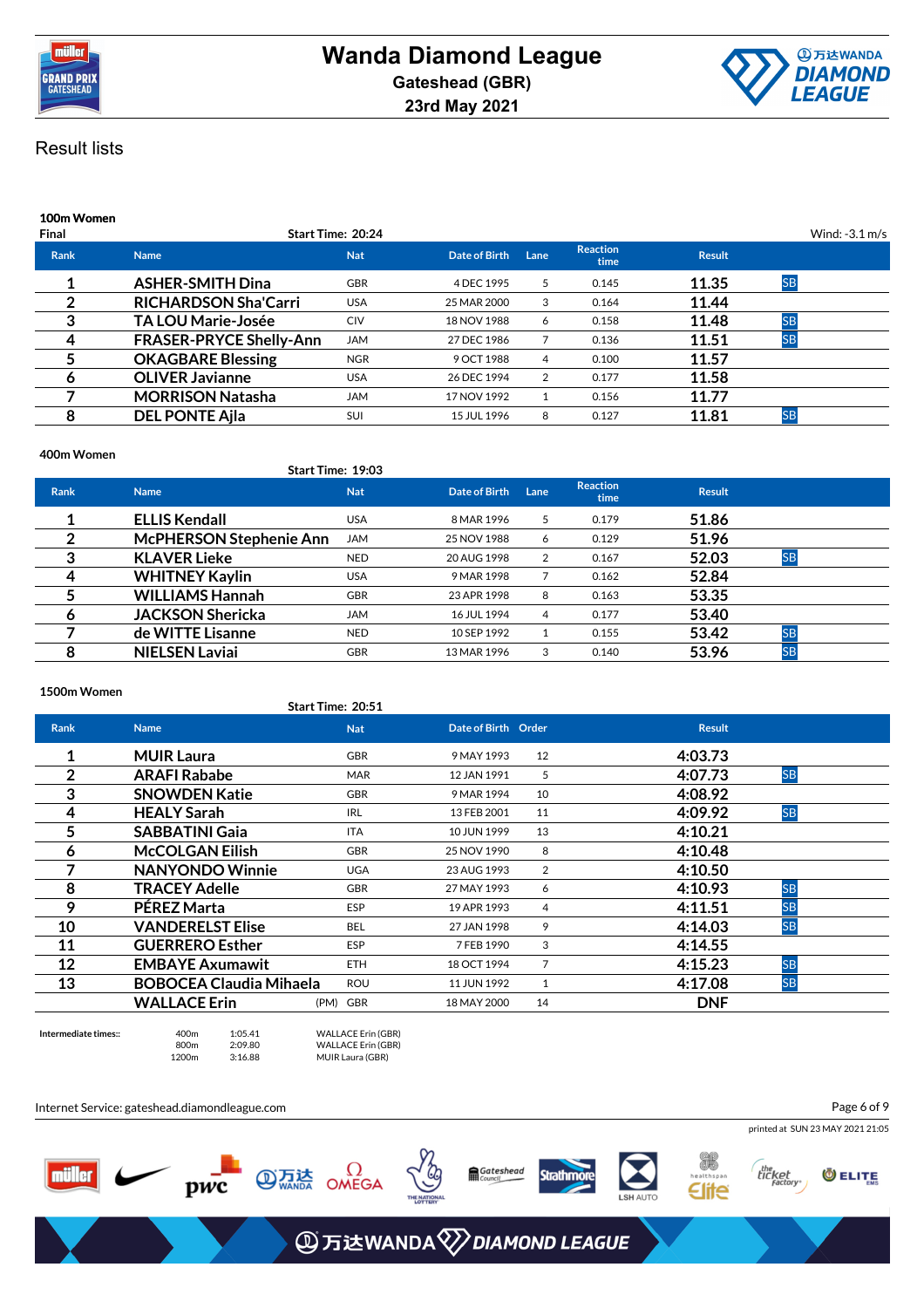



| 100m Hurdles Women |                          |                   |               |      |                         |               |                  |  |  |  |
|--------------------|--------------------------|-------------------|---------------|------|-------------------------|---------------|------------------|--|--|--|
|                    |                          | Start Time: 19:37 |               |      |                         |               | Wind: $-3.9$ m/s |  |  |  |
| <b>Rank</b>        | <b>Name</b>              | <b>Nat</b>        | Date of Birth | Lane | <b>Reaction</b><br>time | <b>Result</b> |                  |  |  |  |
|                    | <b>SEMBER Cindy</b>      | <b>GBR</b>        | 5 AUG 1994    | 5    | 0.159                   | 13.28         |                  |  |  |  |
| 2                  | <b>KOZÁK Luca</b>        | <b>HUN</b>        | 1 JUN 1996    | 6    | 0.161                   | 13.37         |                  |  |  |  |
| 3                  | <b>BOGLIOLO Luminosa</b> | <b>ITA</b>        | 3 JUL 1995    | 3    | 0.155                   | 13.45         |                  |  |  |  |
| 4                  | <b>PORTER Tiffany</b>    | <b>GBR</b>        | 13 NOV 1987   | 4    | 0.131                   | 13.50         |                  |  |  |  |
|                    | <b>TAPPER Megan</b>      | <b>JAM</b>        | 18 MAR 1994   |      | 0.153                   | 13.53         |                  |  |  |  |
| 6                  | <b>SEDNEY Zoë</b>        | <b>NED</b>        | 15 DEC 2001   | 2    | 0.186                   | 13.57(0.565)  |                  |  |  |  |
|                    | <b>SEYMOUR Pedrya</b>    | <b>BAH</b>        | 29 MAY 1995   | 8    | 0.191                   | 13.57 (.568)  |                  |  |  |  |
| 8                  | <b>VALETTE Laura</b>     | <b>FRA</b>        | 16 FEB 1997   |      | 0.142                   | 13.59         |                  |  |  |  |

### **400m Hurdles Women**

|             |                            | Start Time: 18:32 |               |      |                         |               |           |  |
|-------------|----------------------------|-------------------|---------------|------|-------------------------|---------------|-----------|--|
| <b>Rank</b> | <b>Name</b>                | <b>Nat</b>        | Date of Birth | Lane | <b>Reaction</b><br>time | <b>Result</b> |           |  |
|             | <b>PETERSEN Sara Slott</b> | <b>DEN</b>        | 9 APR 1987    | 6    | 0.155                   | 56.32         |           |  |
| 2           | <b>TURNER Jessica</b>      | <b>GBR</b>        | 8 AUG 1995    | 4    | 0.179                   | 56.56         | <b>SB</b> |  |
| 3           | <b>RUSSELL Janieve</b>     | <b>JAM</b>        | 14 NOV 1993   | 5    | 0.167                   | 57.16         |           |  |
| 4           | <b>ZAPLETALOVÁ Emma</b>    | <b>SVK</b>        | 24 MAR 2000   | 3    | 0.149                   | 57.60         |           |  |
|             | <b>McLEAN Hayley</b>       | <b>GBR</b>        | 9 SEP 1994    | 8    | 0.166                   | 58.02         |           |  |
| 6           | <b>COOPER MILLET Nessa</b> | <b>IRL</b>        | 5 DEC 1994    |      | 0.172                   | 59.00         |           |  |
|             | <b>KENDALL Nicole</b>      | <b>GBR</b>        | 26 JAN 1996   | 2    | 0.159                   | 59.34         |           |  |

### **High Jump Women**

**Start Time: 17:55**

| <b>Rank</b> | <b>Name</b>                | <b>Nat</b> | Date of Birth Order |    | <b>Result</b>     |
|-------------|----------------------------|------------|---------------------|----|-------------------|
| 4           | <b>LICWINKO Kamila</b>     | <b>POL</b> | 22 MAR 1986         | 8  | 1.91              |
| 2           | <b>BORTHWICK Emily</b>     | <b>GBR</b> | 2 SEP 1997          | 5  | 1.91<br>PB        |
| 3           | <b>LAKE Morgan</b>         | <b>GBR</b> | 12 MAY 1997         |    | 1.88              |
| 4           | <b>LASITSKENE Mariya</b>   | <b>ANA</b> | 14 JAN 1993         | 10 | 1.88<br><b>SB</b> |
|             | <b>TROST Alessia</b>       | <b>ITA</b> | 8 MAR 1993          | 4  | $=$ SB<br>1.88    |
| 6           | <b>MANSON Nikki</b>        | <b>GBR</b> | 15 OCT 1994         |    | 1.84<br><b>SB</b> |
| 6           | <b>SPENCER Levern</b>      | <b>LCA</b> | 23 JUN 1984         | 3  | <b>SB</b><br>1.84 |
| 8           | ŠIMIC Ana                  | <b>CRO</b> | 5 MAY 1990          | 6  | 1.84<br><b>SB</b> |
| 9           | <b>LEVCHENKO Yuliya</b>    | <b>UKR</b> | 28 NOV 1997         | 9  | <b>SB</b><br>1.84 |
| 10          | <b>PARTRIDGE Bethan</b>    | <b>GBR</b> | 11 JUL 1990         | 2  | <b>SB</b><br>1.80 |
|             | <b>MAHUCHIKH Yaroslava</b> | <b>UKR</b> | 19 SEP 2001         | 11 | <b>DNS</b>        |
|             |                            |            |                     |    |                   |

|    |                     | 1.75                     | 1.80    | 1.84    | 1.88       | 1.91       | 1.94 |
|----|---------------------|--------------------------|---------|---------|------------|------------|------|
|    | <b>LICWINKO K</b>   | $\overline{\phantom{a}}$ | $\circ$ | $\circ$ | $\circ$    | $\circ$    | XXX  |
|    | <b>BORTHWICK E</b>  | $\circ$                  | $\circ$ | xo      | XO         | XXO        | XXX  |
|    | LAKE M              | $\overline{\phantom{a}}$ | $\circ$ | $\circ$ | $\circ$    | <b>XXX</b> |      |
|    | <b>LASITSKENE M</b> | $\overline{\phantom{a}}$ | $\sim$  | XO      | $\circ$    | <b>XXX</b> |      |
|    | <b>TROST A</b>      | $\circ$                  | $\circ$ | $\circ$ | XO         | <b>XXX</b> |      |
|    | <b>MANSON N</b>     | $\circ$                  | $\circ$ | $\circ$ | XXX        |            |      |
|    | SPENCER L           | $\circ$                  | $\circ$ | $\circ$ | XXX        |            |      |
|    | ŠIMIC A             | XO                       | $\circ$ | $\circ$ | <b>XXX</b> |            |      |
|    | <b>LEVCHENKOY</b>   | $\overline{\phantom{a}}$ | XXO     | $\circ$ | XX-        | v          |      |
| 10 | <b>PARTRIDGE B</b>  | XO                       | $\circ$ | XXX     |            |            |      |
|    | MAHUCHIKH Y         | $\overline{\phantom{a}}$ |         |         |            |            |      |

Internet Service: gateshead.diamondleague.com

müller

Page 7 of 9

**Ö** ELITE

printed at SUN 23 MAY 2021 21:05

the<br>ticket<br>factory\*

Elite

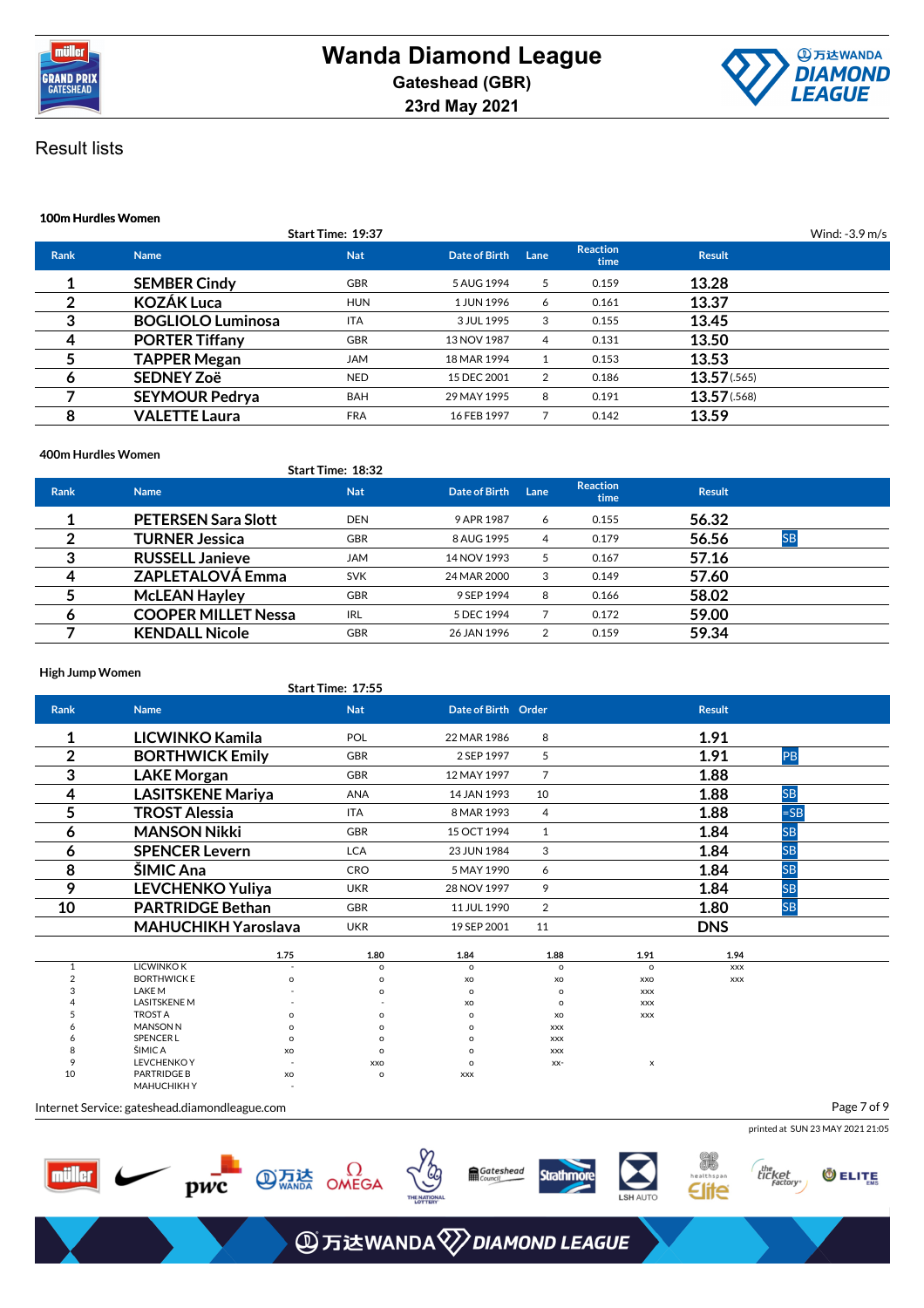



### **Triple Jump Women Start Time: 19:45 Rank Name Nat Date of Birth Order Result 1 RICKETTS Shanieka** JAM 2 FEB 1992 <sup>8</sup> **14.40 2 MAMONA Patrícia** POR 21 NOV 1988 <sup>5</sup> **14.37** SB **3 OGBETA Naomi** GBR 18 APR 1998 <sup>2</sup> **14.29** SB **4 WILLIAMS Kimberly** JAM 3 NOV 1988 <sup>7</sup> **14.15 5 ORJI Keturah** USA 5 MAR 1996 <sup>6</sup> **13.96 6 PAPACHRISTOU Paraskevi** GRE 17 APR 1989 <sup>4</sup> **13.62** SB **7 KILTY Dovile 14 JUL 1993 1 12.96** SB **SALADUKHA Olha** UKR 4 JUN 1983 3 **DNS 1 2 3 4 5 6** 1 RICKETTS S 13.89 (+2.6) 14.27 (+4.4) 14.40 (+1.3) 13.92 (+2.2) - 14.29 (+3.1) 2 MAMONA P 14.37 (+3.1) <sup>x</sup> (+2.6) <sup>x</sup> (+3.9) <sup>x</sup> (+0.9) - 13.62 (+1.9) 3 OGBETA N 14.11 (+2.8) 14.29 (+2.2) 13.92 (+2.1) - 13.53 (+1.6) 13.32 (+1.3) 4 WILLIAMS K 14.09 (+1.9) <sup>x</sup> (+3.4) 13.88 (+2.3) 14.15 (+1.8) 13.97 (+0.8) 5 ORJI K 13.96 (+2.6) <sup>x</sup> (+2.0) <sup>x</sup> (+2.1) 13.76 (+0.7) 13.64 (+2.4) 6 PAPACHRISTOU P <sup>x</sup> (+2.9) 13.62 (+2.0) <sup>x</sup> (+1.4) <sup>r</sup> 7 KILTY D <sup>x</sup> (+4.4) 12.96 (+2.1) 12.93 (+1.9) <sup>x</sup> (0.0) <sup>r</sup> SALADUKHA O

#### **Shot Put Women**

|                | Start Time: 18:38          |                           |                |                     |                |       |               |           |  |  |
|----------------|----------------------------|---------------------------|----------------|---------------------|----------------|-------|---------------|-----------|--|--|
| Rank           | <b>Name</b>                |                           | <b>Nat</b>     | Date of Birth Order |                |       | <b>Result</b> |           |  |  |
| 1              | <b>DONGMO Auriol</b>       |                           | <b>POR</b>     | 3 AUG 1990          | 8              |       | 19.08         | <b>SB</b> |  |  |
| $\overline{2}$ | <b>THOMAS-DODD Danniel</b> |                           | <b>JAM</b>     | 11 NOV 1992         | 6              |       | 18.46         |           |  |  |
| 3              | <b>EWEN Maggie</b>         |                           | <b>USA</b>     | 23 SEP 1994         | $\overline{7}$ |       | 18.54         |           |  |  |
| 4              | <b>McKINNA Sophie</b>      |                           | GBR            | 31 AUG 1994         | 2              |       | 18.36         | <b>SB</b> |  |  |
| 5              | <b>ROOS Fanny</b>          |                           | <b>SWE</b>     | 2 JAN 1995          | 5              |       | 18.33         | <b>SB</b> |  |  |
| 6              | <b>EALEY Chase</b>         |                           | <b>USA</b>     | 20 JUL 1994         | 4              |       | 18.12         |           |  |  |
|                | <b>STRICKLER Amelia</b>    |                           | <b>GBR</b>     | 24 JAN 1994         | 1              |       | 17.90         | PB        |  |  |
| 8              | <b>SCHWANITZ Christina</b> |                           | GER            | 24 DEC 1985         | 3              |       | 17.86         | <b>SB</b> |  |  |
|                |                            | 1                         | $\overline{2}$ | 3                   | 4              | 5     | 6             |           |  |  |
|                | DONGMO A                   | 18.68                     | 18.50          | 18.99               | 19.08          | 18.79 | 18.16         |           |  |  |
|                | THOMAS-DODD D              | $\boldsymbol{\mathsf{x}}$ | x              | 18.46               | 18.12          | x     | 18.12         |           |  |  |
|                | <b>EWEN M</b>              | 18.17                     | 17.75          | 18.54               | $\mathsf{x}$   | 17.80 | 16.96         |           |  |  |
|                | McKINNA S                  | 17.58                     | 18.36          | 17.76               | x              | 18.20 |               |           |  |  |
|                | ROOS F                     | 18.15                     | х              | 18.33               | $\mathsf{x}$   | x     |               |           |  |  |
|                | <b>EALEY C</b>             | $\boldsymbol{\mathsf{x}}$ | 17.16          | 17.72               | X              | 18.12 |               |           |  |  |
|                | <b>STRICKLER A</b>         | 16.29                     | 17.90          | 17.85               |                | 17.03 |               |           |  |  |
| 8              | SCHWANITZ C                | 17.86                     | 17.81          | $\times$            | 17.82          | 17.43 |               |           |  |  |